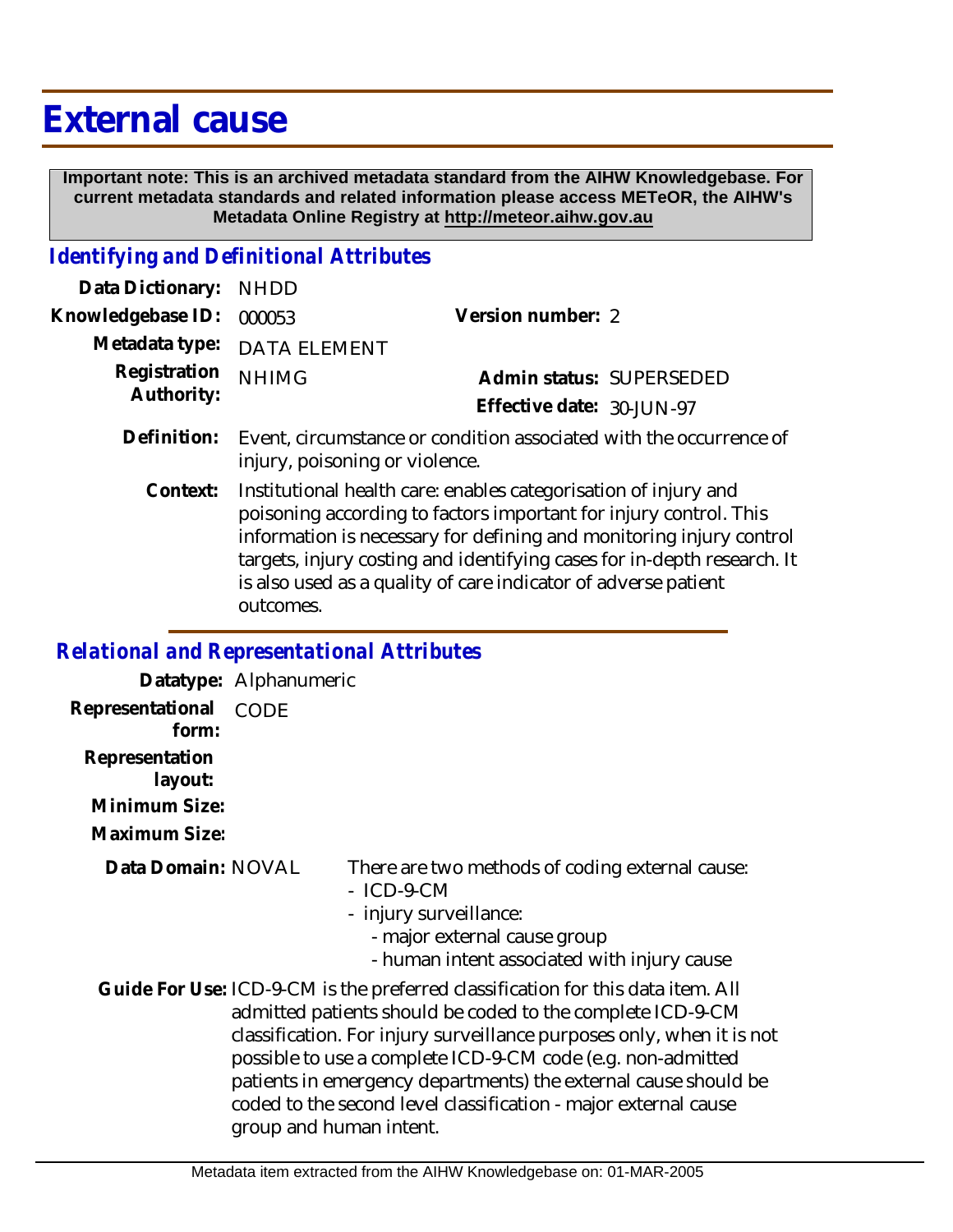#### ICD-9-CM

An external cause coded to ICD-9-CM should be sequenced following the related injury or condition code, or following the group of codes, if more than one injury or condition has resulted from this external cause. Provision should be made to record more than one external cause if appropriate. All external cause codes must be accompanied by a place of occurrence code (data element Place of occurrence of external cause). Refer to the Australian Coding Standards for ICD-9-CM, National Coding Centre, Sydney.

Injury-surveillance - major external cause group Select the item which best characterises the circumstances of the injury, on the basis of the information available at the time it is recorded. If two or more categories are judged to be equally appropriate select the one that comes first in the code list. The major external cause group must always be accompanied by a human intent code.

Injury surveillance - human intent

Select the item which best characterises the role of intent in the occurrence of the injury, on the basis of the information available at the time it is recorded. If two or more categories are judged to be equally appropriate, select the one that comes first in the code list. This item must always be accompanied by a major external cause group.

Related metadata: is used in conjunction with Principal diagnosis - ICD-9-CM code version 2

> is used in conjunction with Additional diagnosis - ICD-9-CM code version 3

supersedes previous data element External cause version 1 is used in conjunction with Narrative description of injury event version 1

is used in conjunction with Nature of main injury - non-admitted patient version 1

is used in conjunction with Bodily location of main injury version 1 is used in conjunction with Activity when injured version 1 is used in conjunction with Place of occurrence of external cause version 2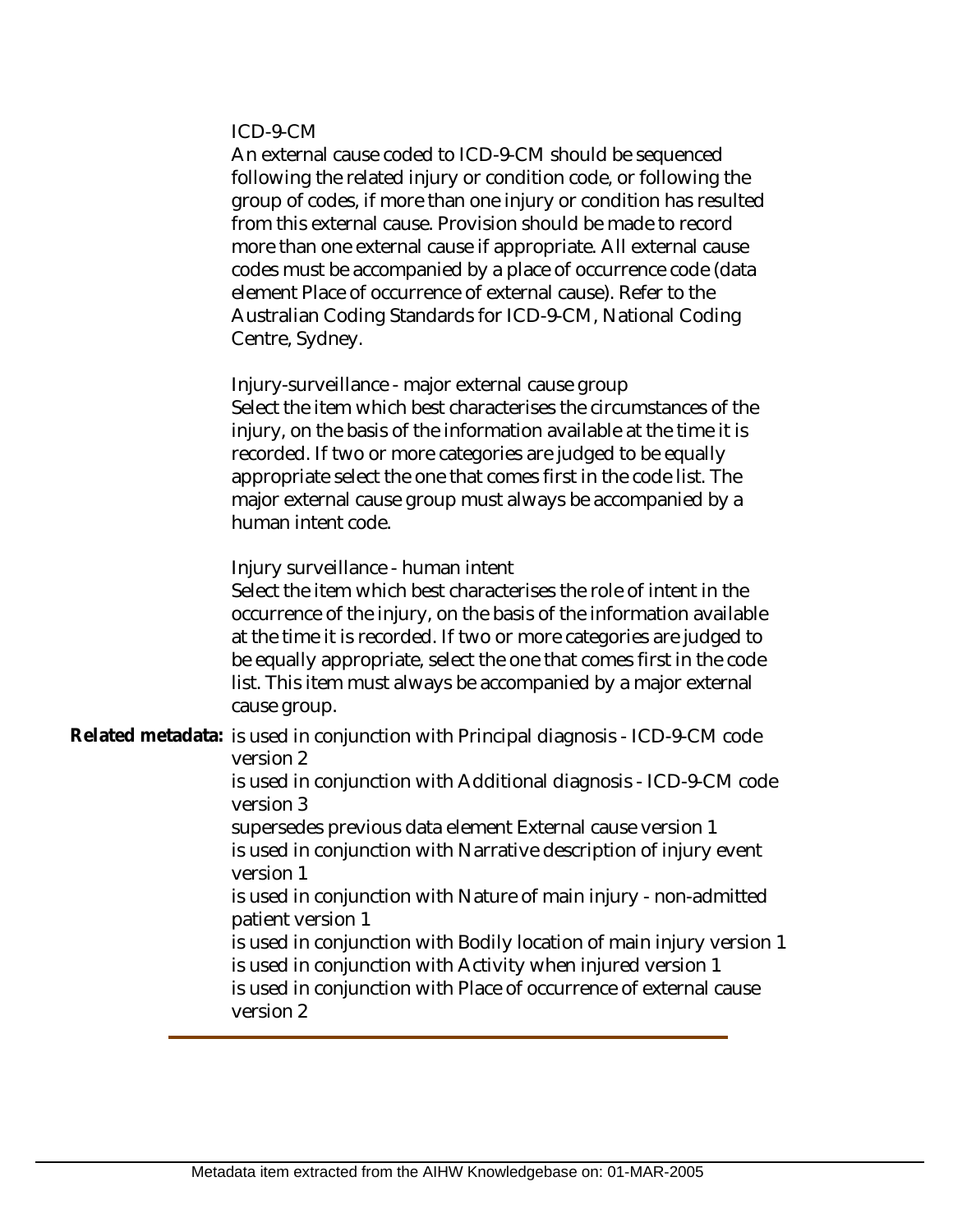# *Administrative Attributes*

**Source Document:**

Source Organisation: National Health Data Committee, National Coding Centre and National Data Standards for Injury Surveillance Advisory Group

> Comments: This item has been modified to recognise the use of this information in injury surveillance. There has been no change to the coding requirements for patients admitted to hospital. The addition of a second level of classification has been necessary to cater for the information requirements of the wide range of settings undertaking injury surveillance who do not have the capability of recording the complete ICD-9-CM external cause codes. The second level classification has been derived from the ICD-9-CM and ICD-10 disease classifications. Further information on the national injury surveillance program can be obtained from the National Injury Surveillance Unit, Australian Institute of Health and Welfare, Adelaide. The recommended classifications for injury surveillance purposes are as follows:

> > Injury surveillance - major external cause group

- 1 Motor vehicle driver
- 2 Motor vehicle passenger or unspecified occupant
- 3 Motorcycle driver
- 4 Motorcycle passenger or unspecified
- 5 Pedal cyclist or pedal cycle passenger
- 6 Pedestrian
- 7 Other or unspecified transport-related circumstance
- 8 Horse-related (includes falls from, struck or bitten by)
- 9 Fall low (on same level or < 1 metre or no information on height)

10 Fall - high (drop of > 1 metre or more)

11 Drowning, submersion - swimming pool

12 Drowning, submersion - other than swimming pool (excludes drowning associated with water craft (7))

13 Other threat to breathing (including strangling and asphyxiation)

- 14 Fire, flames, smoke
- 15 Hot drink, food water, other fluid, steam , gas or vapour
- 16 Hot object or substance, not otherwise specified
- 17 Poisoning drugs or medicinal substance
- 18 Poisoning other substance
- 19 Firearm
- 20 Cutting, piercing object
- 21 Dog-related